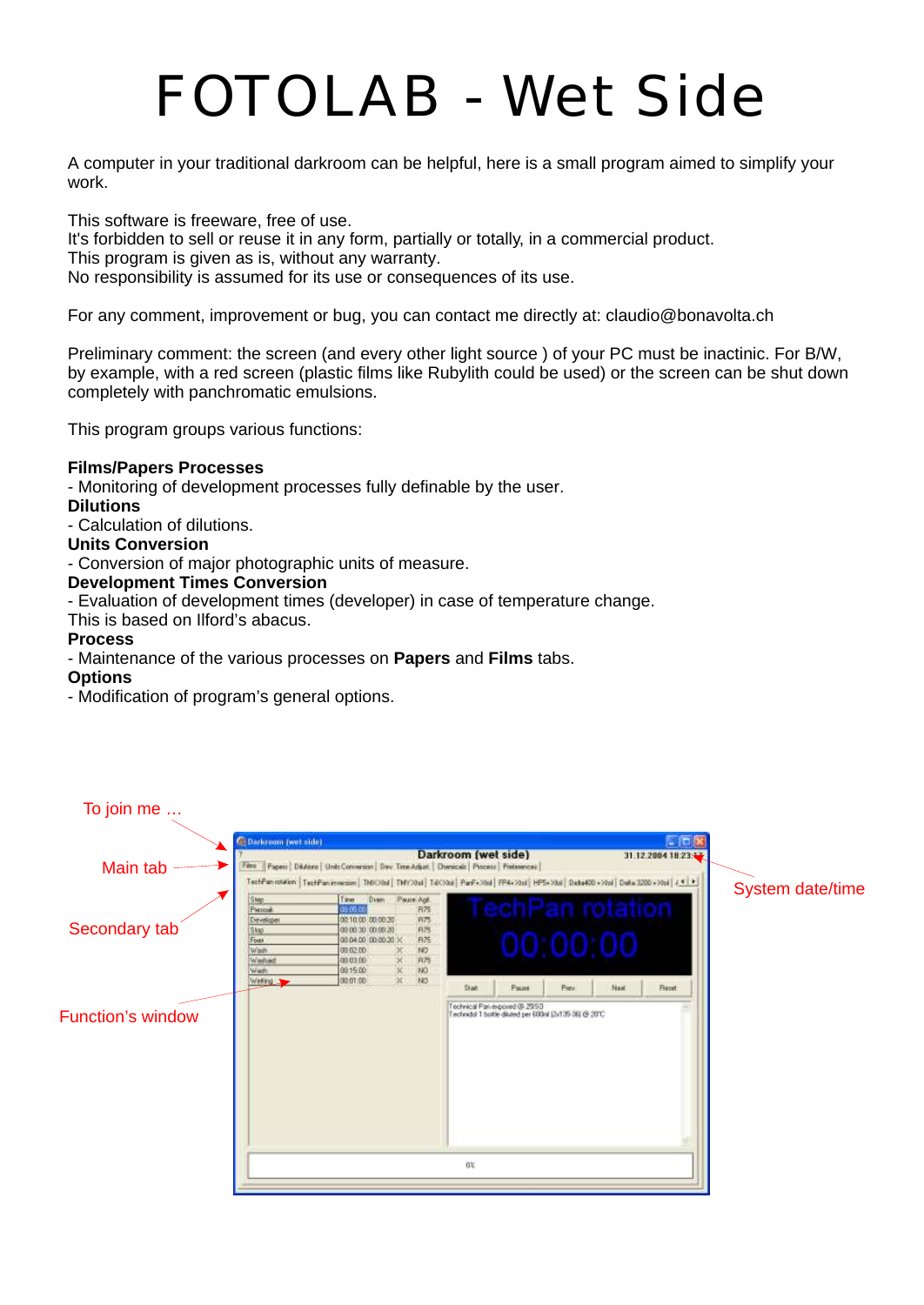### *Papers/Films - Processes*

These functions lets you monitor several development processes for films and papers especially when they become somewhat complex and require several stopwatches.

The process is defined by a serie of steps which each has a treatment time and, optionally, a drain time which can be or not followed by a pause when the operator's intervention is required.

These steps follow each other automatically without the need for the operator to click to launch the next step.

In this idea, it's important that the drain times are realistic.

These processes are fully definable by the user according to his own working methods via the Processes tab.

These processes are stored in text files (see the readme.txt file for further informations), anyway, it's possible to modify each process step in the program itself until the step starts.

Take care by doing this as the timer could catch you by doing a "last-second" mod ...

The agitation method is given for each step. The characteristics of the agitation methods are stored in a text file.

A comments field lets you indicate all the subtleties of your process (products, dilutions, temperatures, agitation, ...).

Button "Start" launches the process.

Button "Pause/resume" puts the process in idle state until the next click which reactivates it.

Button "Previous step" jumps to previous step and puts the process in idle state.

Button "Next step" jumps to the next step and puts the process in idle state.

Button "Reset" re-initialize the process but doesn't clear the modifications eventually done in the table. These mods are maintanied until the application is closed. If you want to save them permanently, you should modify them through the the Processes tab.

It's also possible to switch to a monochrome display and to modify the sound options via the Options tab.

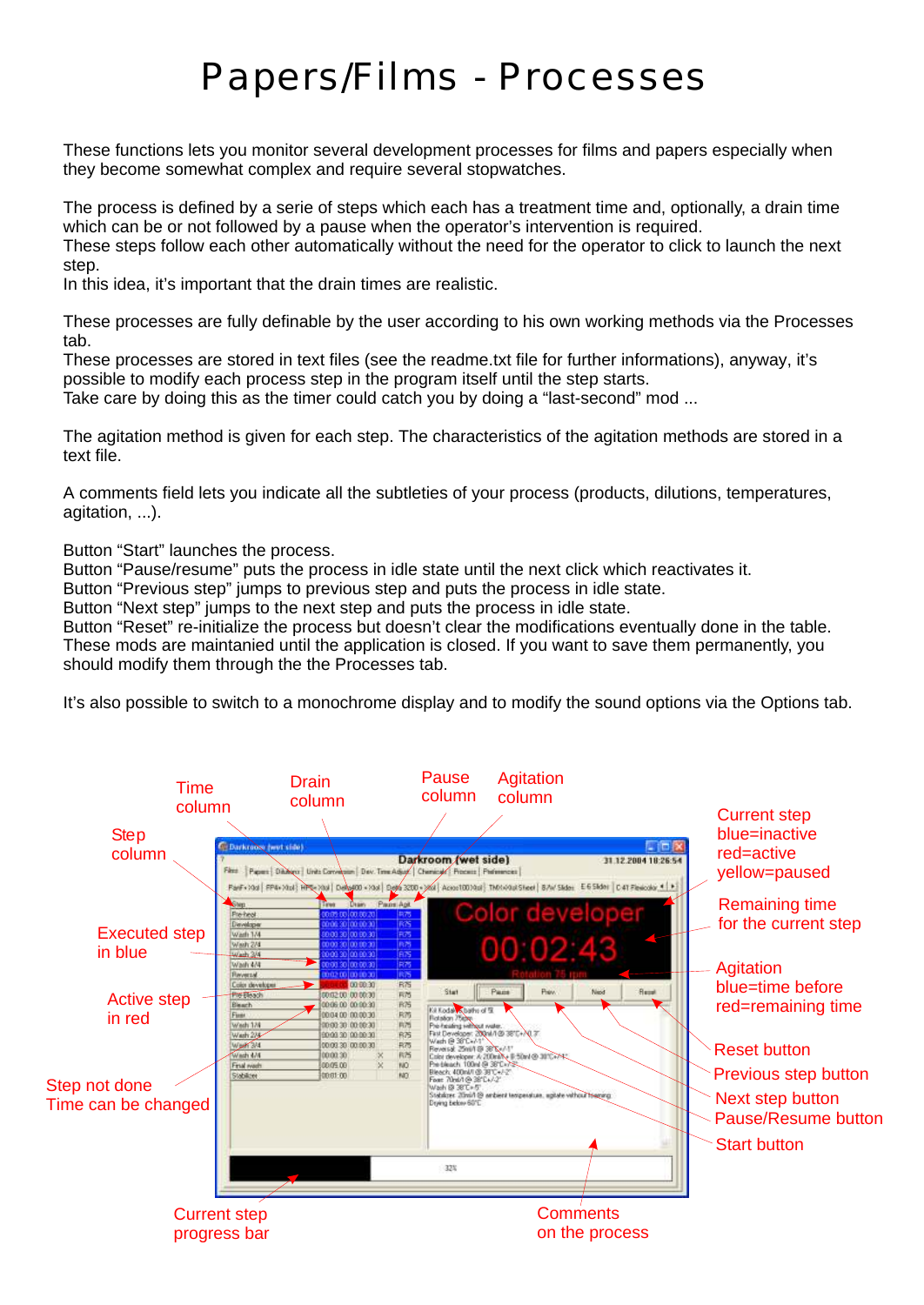## *Chemicals - Dilutions*

These functions allow to calculate dilutions by using the procedures most commonly used in photography.

### **Dilution 1+x**

Calculates the stock solution needed to obtain a final volume at a dilution expressed in the form 1+x. Where 1 is the quantity of stock solution and x the water quantity.

Does also the reverse calculation from the stock solution and dilution to the final quantity.

### **Dilution gr/l, ml/l, ...**

Calculates the solution or powder necessary to obtain a final volume at a dilution expressed in the form of a ratio like grams/liter, milliliters/liter, ounces/gallon, ...

All kind of units are allowed provided they remain coherent.

### **Dilution in %**

Calculates the stock solution needed to obtain a final volume at a dilution expressed in percentage. The concentrate is also expressed in percentage.

The various buttons "Compute" do the calculations for the respective line.

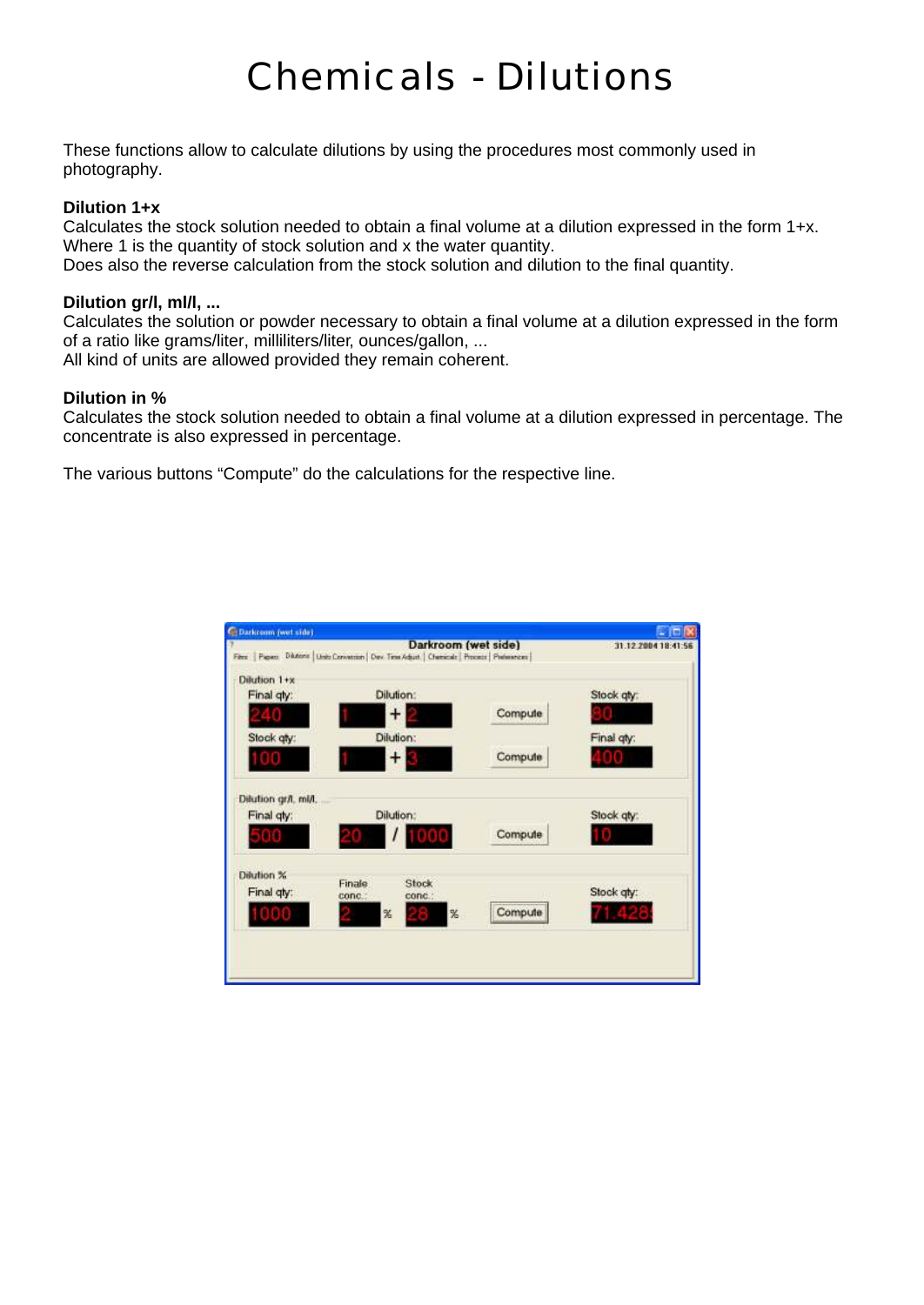### *Units - Conversions*

These functions convert between common photographic units..

The various buttons "Conversion" do the respective operation for the line...

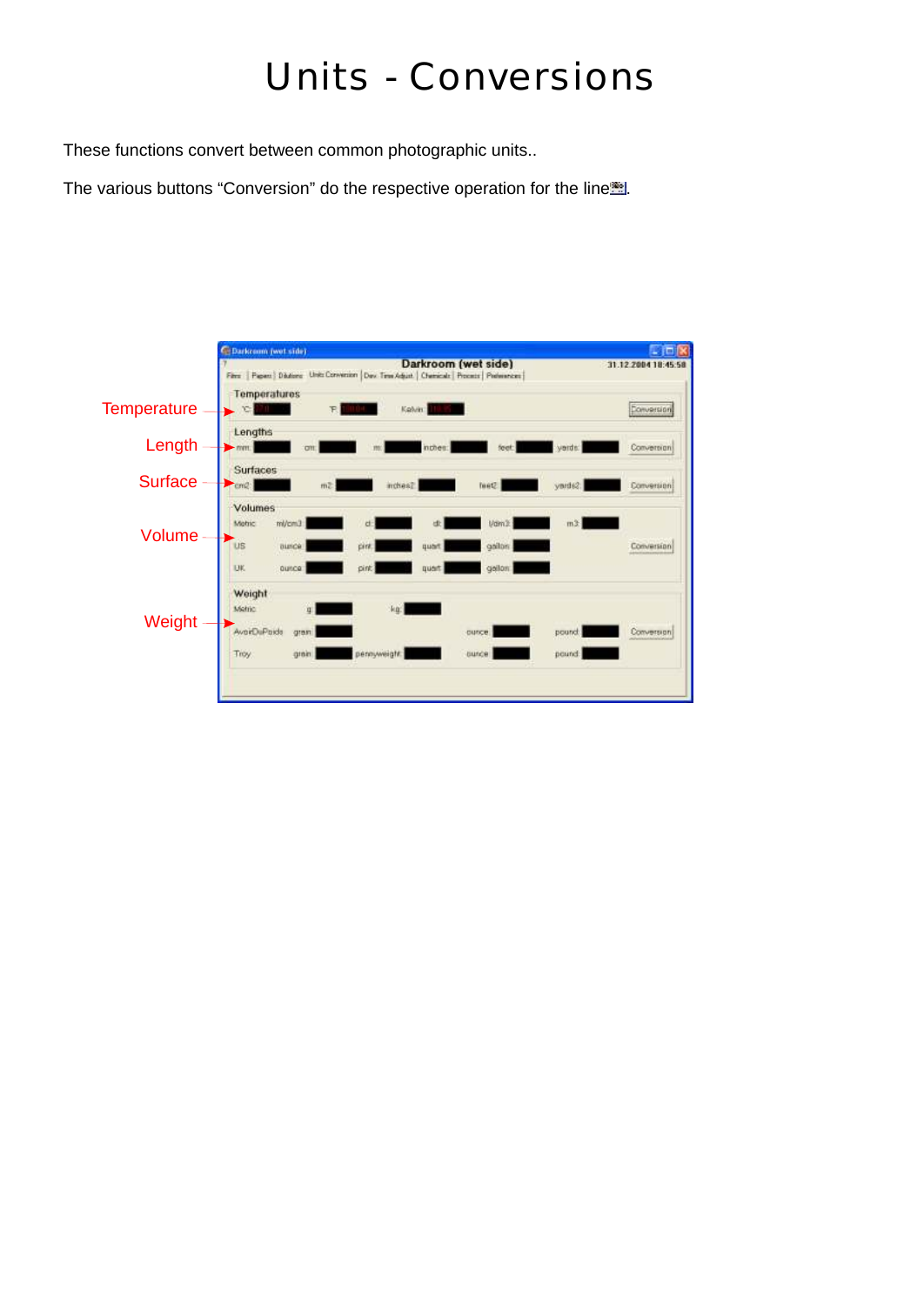### *Development Time Conversion*

This function based on Ilford's abacus, evaluates the development time when the temperature is different from the known conditions.

This calculation is approximative and should be considered as a starting point.

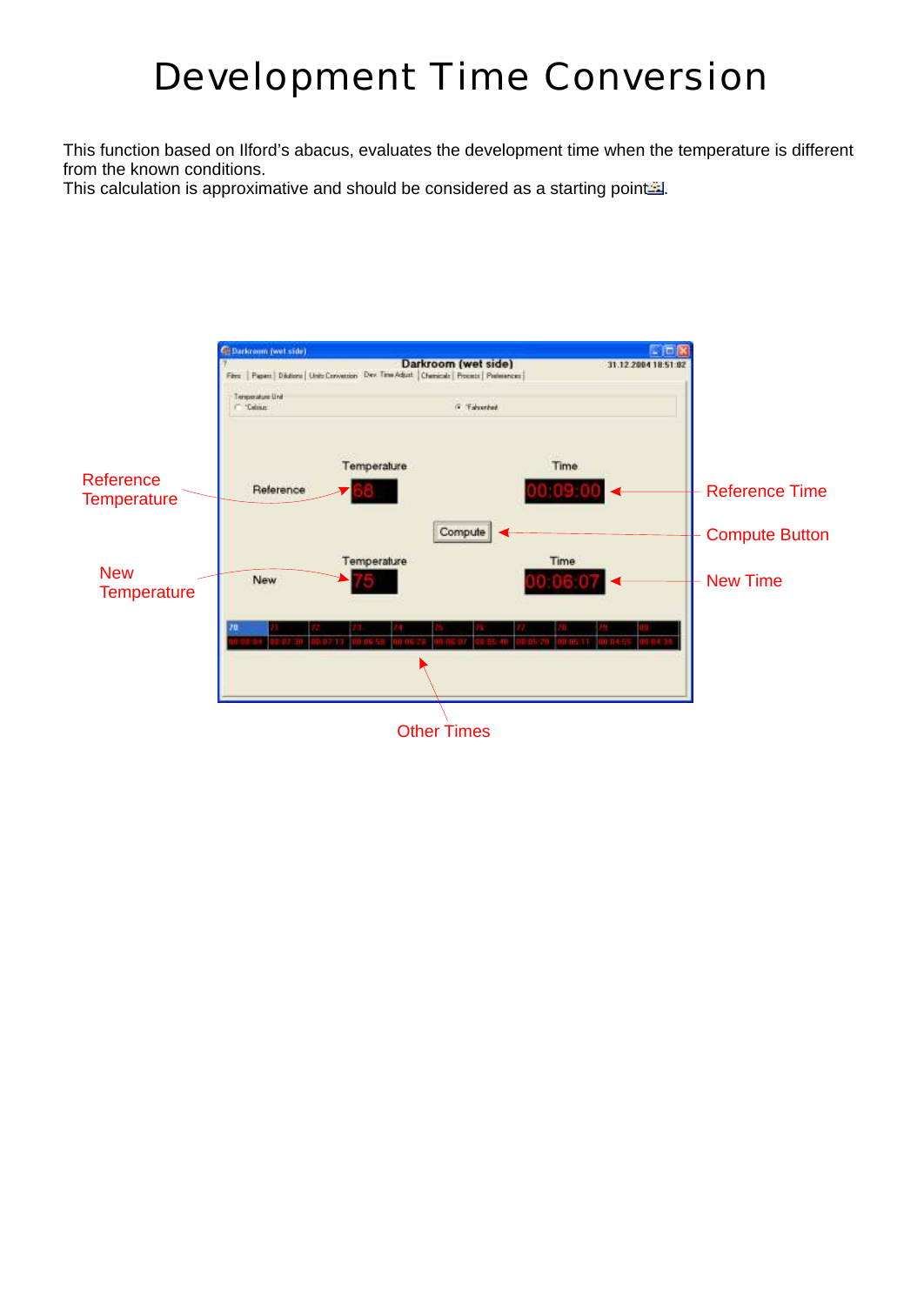## *Chemicals - modification*

This tab lets you maintain chemicals formulas.

Each formula is stored in a text file, you can open it by entering directly its name or selecting it with the rightmost button.

Formula file: name of the text file that contains the formula. This file is split in 5 sections containing the titel ([Titel]), formula type ([Type]), characteristics ([Characteristics]), comments ([Comments]) and the lines of the formula ([Formula]).

It is of course pretty simple to modify these files manually (via the Notepad or any other word processor that can write .txt files) but you should absolutely respect their simple syntax, among these the tabs between each column (also if the column is empty).

In doubt, to modify the formula, you've better to use the Formula tab that assures you a correct syntax.

**Formula titel**: contains the text (15 characters max) mentionned on the process tab **Formula Type:** contains the product type (developer, fixer, toner, ...) **Product Characteristics**: contains the major product characteristics **Comments**: This field contains whatever you like (use modalities, product danger, ...) **Formula table**:

- First column contains the component

- Second column contains the quantity
- Third column contains an eventual comment

The buttons have the following functions:

"Add line", add a line after the current line

"Del line", deletes the current line

"Save", saves the mods in the text file

"Cancel", cancels the mods and reloads the tab from the text file

| Formula<br>selection                  |                                                                                                                                                                                                                                                                                                                                                                                                                                                                                                                      | Component                                                              | Quantity                            |                               | <b>Comment</b> |
|---------------------------------------|----------------------------------------------------------------------------------------------------------------------------------------------------------------------------------------------------------------------------------------------------------------------------------------------------------------------------------------------------------------------------------------------------------------------------------------------------------------------------------------------------------------------|------------------------------------------------------------------------|-------------------------------------|-------------------------------|----------------|
| Open                                  | <b>C.</b> Darkinson Heart side<br>Films   Pagess   Dilutions   Units Conversion - Sea: Time Adjust Diemonds   Process   Producerosi                                                                                                                                                                                                                                                                                                                                                                                  | Darkroom (wet side)                                                    |                                     | $-10x$<br>31.12.2004 18:55:45 |                |
| Save                                  | C.W3\wetVironwie/Kodak D-76 td                                                                                                                                                                                                                                                                                                                                                                                                                                                                                       | <b>Computer</b><br>heraca                                              | <b>Quantity</b>                     | Comment:                      |                |
| Cancel the                            | Opin<br><b>Says</b><br>Cancel                                                                                                                                                                                                                                                                                                                                                                                                                                                                                        | Water<br>Metol                                                         | 750ml<br>20p                        | @9IT                          |                |
| modifications                         | Kodak D-76                                                                                                                                                                                                                                                                                                                                                                                                                                                                                                           | Sodum Suite<br>Hydrogumonie<br><b>Borne</b>                            | 100 Dot<br>5.0 <sub>27</sub><br>20p | Anhedrous<br>Granulas         |                |
| <b>Titel</b>                          | Type<br>Film Developer                                                                                                                                                                                                                                                                                                                                                                                                                                                                                               | Water to rusker                                                        | 1000ml                              |                               |                |
| <b>Type</b><br><b>Characteristics</b> | Characteristics<br>Very good general purpose developer.<br>Full envision speed, normal contrast, maximum ilhedow detail and excellent<br>man characterizics<br>or geater chargees with a right sacrifice in grain characteristics, dilute it<br>D-76 has excellent development latitude, and produces relatively low rog on<br>forced development.<br><b>Conneras</b><br>For shet film, time is about 9' in tray or 11' in a tank 69-2012.<br>Replenishment D-76R, rate 30nl per 20x25cm Blx10°) or equivalent cips. |                                                                        |                                     |                               |                |
| <b>Comments</b>                       |                                                                                                                                                                                                                                                                                                                                                                                                                                                                                                                      | Add ross                                                               |                                     | Del low                       |                |
|                                       |                                                                                                                                                                                                                                                                                                                                                                                                                                                                                                                      | <b>Delete current</b><br>Add a ligne after<br>the current one<br>ligne |                                     |                               |                |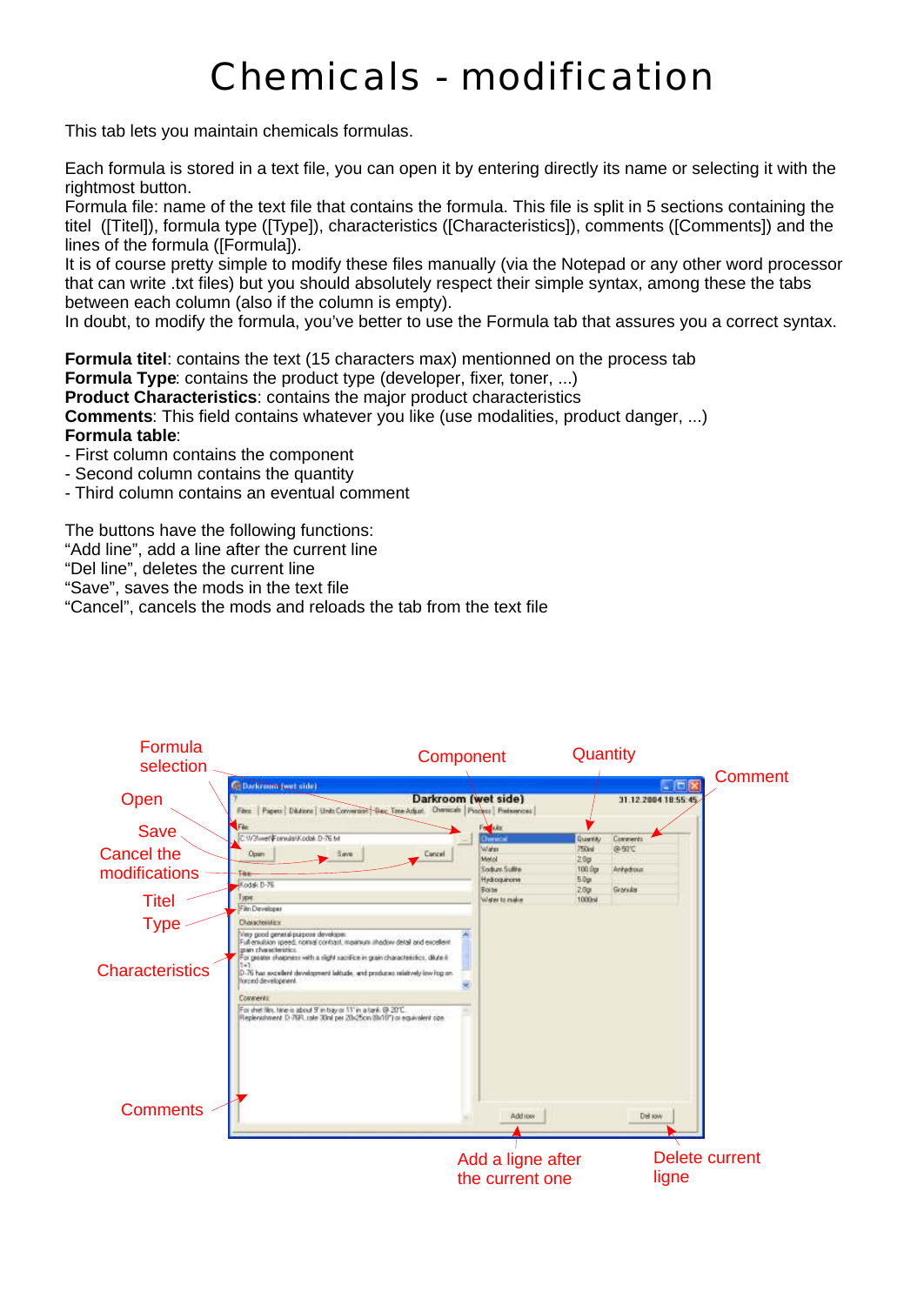### *Process - modification*

This tab lets you maintain each process.

Each process is stored in a text file, you can open it by entering directly its name or selecting it with the rightmost button.

**Process file**: name of the text file that contains the process. This fil is split in 3 sections containing the titel ([Titel] keyword), the comments ([Comments] keyword) and next the lines of the various steps ([Process] keyword).

It is of course pretty simple to modify these files manually (via the Notepad or any other word processor that can write .txt files) but you should absolutely respect their simple syntax, of these the times in the format "hh:mm:ss" (hours:minutes:seconds), the tabs between each column (also if the column is empty) and a "X" if there is a pause.

In doubt, to modify the process, you've better to use the Process tab that assures you a correct syntax. **Process titel**: contains the text (15 characters max) mentionned on the process tab

**Comments**: This field contains whatever you like (products, dilutions, temperatures, agitation, ...) **The operation table** is the heart of the system:

- First column contains the step titel

- Second column contains the step time

- Third column contains the drain time + the time needed to fill the tank with the next step product if needed

- Fourth column contains an "X" if the process should pause after this step

The buttons have the following functions:

"Add line", add a line after the current line

"Del line", deletes the current line

"Save", saves the mods in the text file

"Cancel", cancels the mods and reloads the tab from the text file

|                                                                  | <b>Step</b>                                                                                                                                                                                                                                                                        | Step time                                                                                                      |                                                                                                                                                                                                                                          | Drain/reload time       |
|------------------------------------------------------------------|------------------------------------------------------------------------------------------------------------------------------------------------------------------------------------------------------------------------------------------------------------------------------------|----------------------------------------------------------------------------------------------------------------|------------------------------------------------------------------------------------------------------------------------------------------------------------------------------------------------------------------------------------------|-------------------------|
|                                                                  |                                                                                                                                                                                                                                                                                    |                                                                                                                |                                                                                                                                                                                                                                          | Pause after this step   |
| <b>Process</b><br>selection<br>Open<br><b>Save</b><br>Cancel the | <b>C Darkroom (wet side)</b><br>Darkroom (wet side)<br>Films   Papers   Dilutions   Units Convension   Dev. Time Adjust.   Cherscalt Process   Nationwood  <br>C/Documents and Settings/Claudio/Max documents/W3 over-E/Essensylv<br><b>Open</b><br><b>Save</b><br>Cancel<br>Tiret | Sleep<br>946<br>Pre-heat<br>Developer<br>Waith 1/4<br>Wash 2M<br>Wach 3/4                                      | $\Box$ n $\mathbf{X}$<br>31.12.2004 19:17:17<br>Paule Agh<br><b>Dirakt</b><br>Time.<br>00 05:00 00:00 20<br><b>A75</b><br>00:06:30 00:00:30<br>日間<br>岩隠<br>00 00:30 00:00:30<br>日西<br>00:00:30 00:00:30<br>月25<br>00:00:30 00:00:30      | <b>Agitation method</b> |
| modifications                                                    | Ka Kodak 6 bahu of St<br>Flatation 75mm<br>Pierheding vithout water.<br>First Developer, 200ml/l @ 38°C+/413"<br>Wash @ 38'C+/-1"<br>Telescoal 25mM @ 30°C+/-5".<br>Color developer: A 200mM + B:50ml @ 38°C+/-1"<br>Pre-bleach: 100nd @ 38'C+A2"                                  | Wach 4/4<br>Reversel<br>Calor developer<br><b>Pie Bleach</b><br><b>Blauch</b><br>Firm<br>Waifi 1/4<br>Wash 2/4 | 875<br>00:00:30 00:00:30<br>自然<br>00:02:00 00:00:30<br>875<br>00 04:00 00:00 30<br>87<br>00 02:00 00:00:30<br>宮西<br>0010600.0000200<br><b>R75</b><br>00.04.08 00.00.30<br>直西<br>00:00:00 00:00:00<br>R <sup>左</sup><br>00 00 30 00 00 30 |                         |
| <b>Process titel</b>                                             | Bleach: 400nM @ 38°C+/2"<br>Floor: 70ml/l @.30'C+/-2"<br>Wash @ 38'C+S*<br>Stabilizer. 20mill 63 ambient temperature, agitate without foaming.<br>Creang ballow EDTL                                                                                                               | Wash 3/4<br>Warh 4/4<br>Final wash<br>Stabilizer                                                               | 月間<br>00:00:30 00:00:30<br>00 00 30<br>X.<br><b>R75</b><br>00.05.00<br>NO<br>00.01:00<br>NO                                                                                                                                              |                         |
| <b>Comments</b>                                                  |                                                                                                                                                                                                                                                                                    | direct.                                                                                                        | Defre                                                                                                                                                                                                                                    |                         |
|                                                                  |                                                                                                                                                                                                                                                                                    | Add a ligne after<br>the current one                                                                           |                                                                                                                                                                                                                                          | Delete current<br>ligne |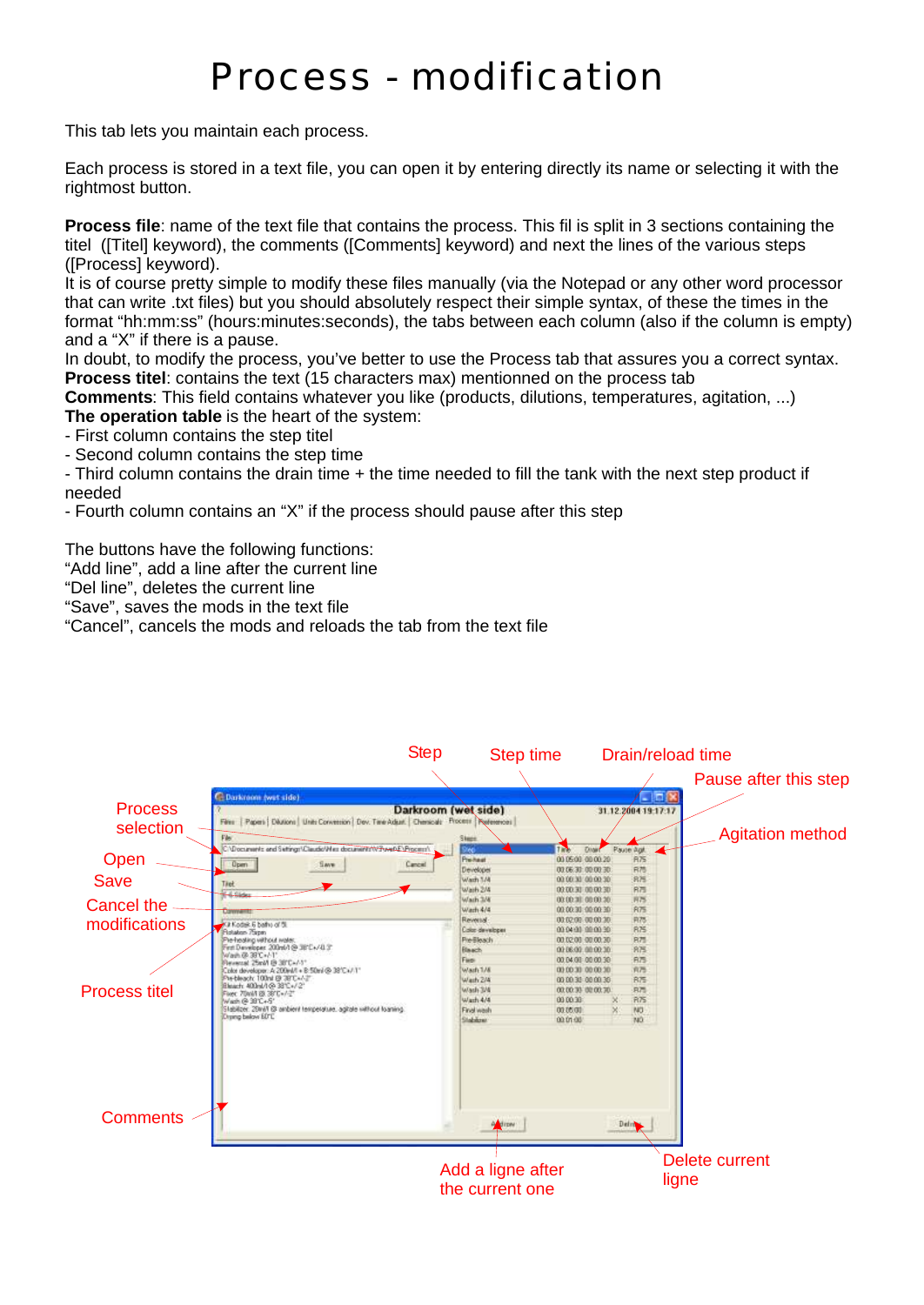### *General Options*

This tab lets you modify the general options:

- Sounds: "beeps", spoken countdown (.wav file, sound card necessary) or no sound
- Colour: color or monochrome
- Language: software language
- File containing the language texts
- File containing the paper processes files list appearing on the paper's tab
- File containing the film processes files list appearing on the films' tab
- File containing the agitations' modes

The tabs are dynamically generated based on the files containing the processes list. These options are saved in the file "wsettings.txt".

The buttons "Save" and "Cancel" save or cancel the options.